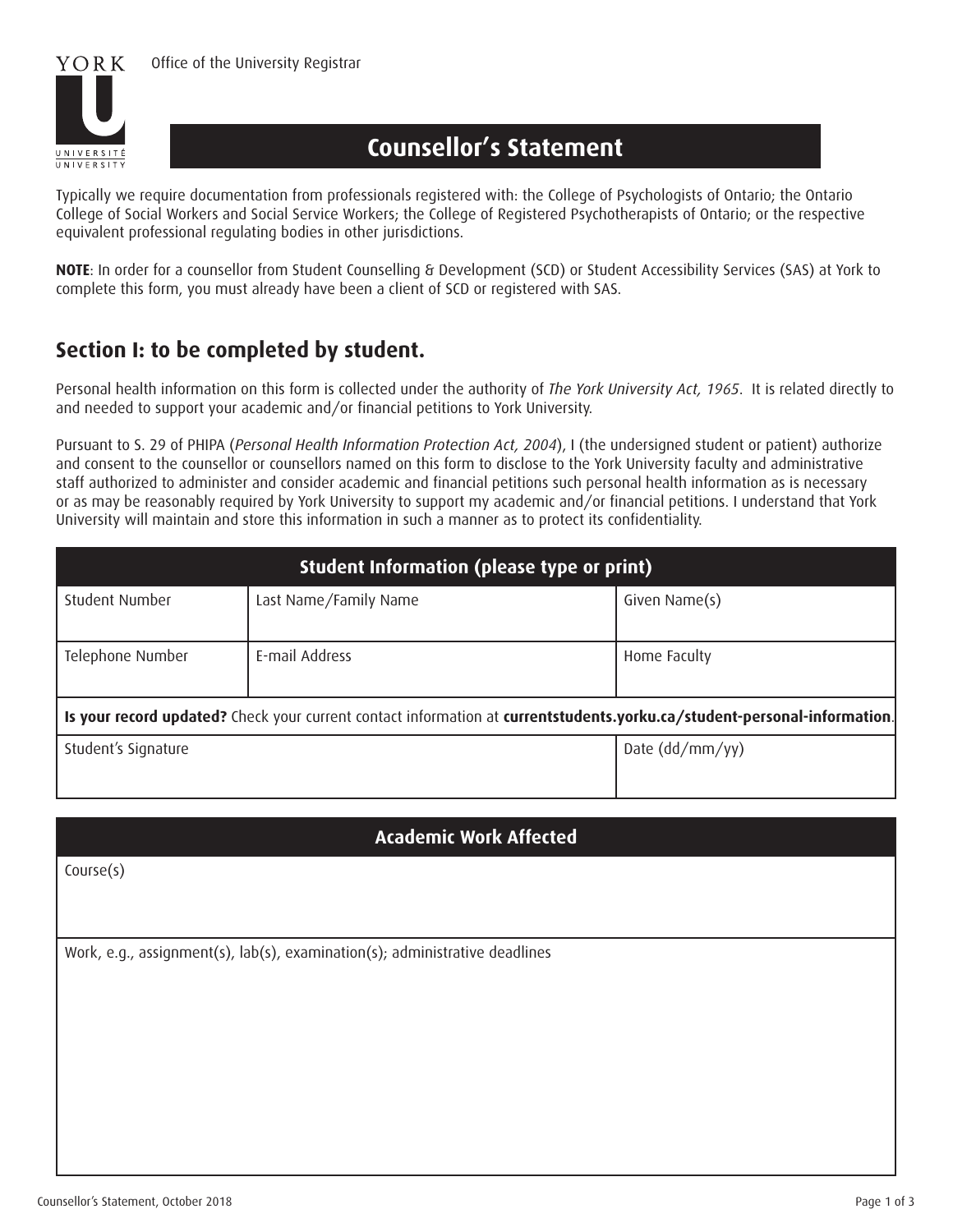| Student Information: to be completed by student (please type or print) |                       |               |
|------------------------------------------------------------------------|-----------------------|---------------|
| Student Number                                                         | Last Name/Family Name | Given Name(s) |

## **Section II: to be completed by counsellor.**

|    | I am a Personal Counselor in Student Counselling & Development at York University.                                                                                                                                                              |
|----|-------------------------------------------------------------------------------------------------------------------------------------------------------------------------------------------------------------------------------------------------|
|    | am an Accessibility Counselor in Student Accessibility Services at York University. I have reviewed the medical /<br>psychological documentation from an appropriate licensed health care provider and confirm there is a diagnosed disability. |
|    | I am a licensed mental health professional or physician in the external community.                                                                                                                                                              |
|    |                                                                                                                                                                                                                                                 |
| 1. | Date you received this form:                                                                                                                                                                                                                    |
| 2. | Consultation date(s):                                                                                                                                                                                                                           |

3. **Summarize the nature of counselling issues, or confrmation of the associated functional limitations of a diagnosed disability, and the impact each would have on the student's ability to perform the academic work specifed above.**

4. **In your opinion, did the counselling issues or the nature of the disability affect the student's ability to make an informed decision/judgment with respect to meeting academic deadlines?**

| $\prod$ Yes | $\blacksquare$ $\blacksquare$ No | $\Box$ Unable to assess |
|-------------|----------------------------------|-------------------------|
|-------------|----------------------------------|-------------------------|

5. **Are you able to assess when the student will be able to complete their outstanding work or resume their studies (if they have had to stop attending classes)?**

Yes Anticipated date of completion of work/resumption of studies: **Quicklet Constanting Constant** Unable to assess

6. **Do you have any further comments regarding this student's situation as it relates to their academic petition?**